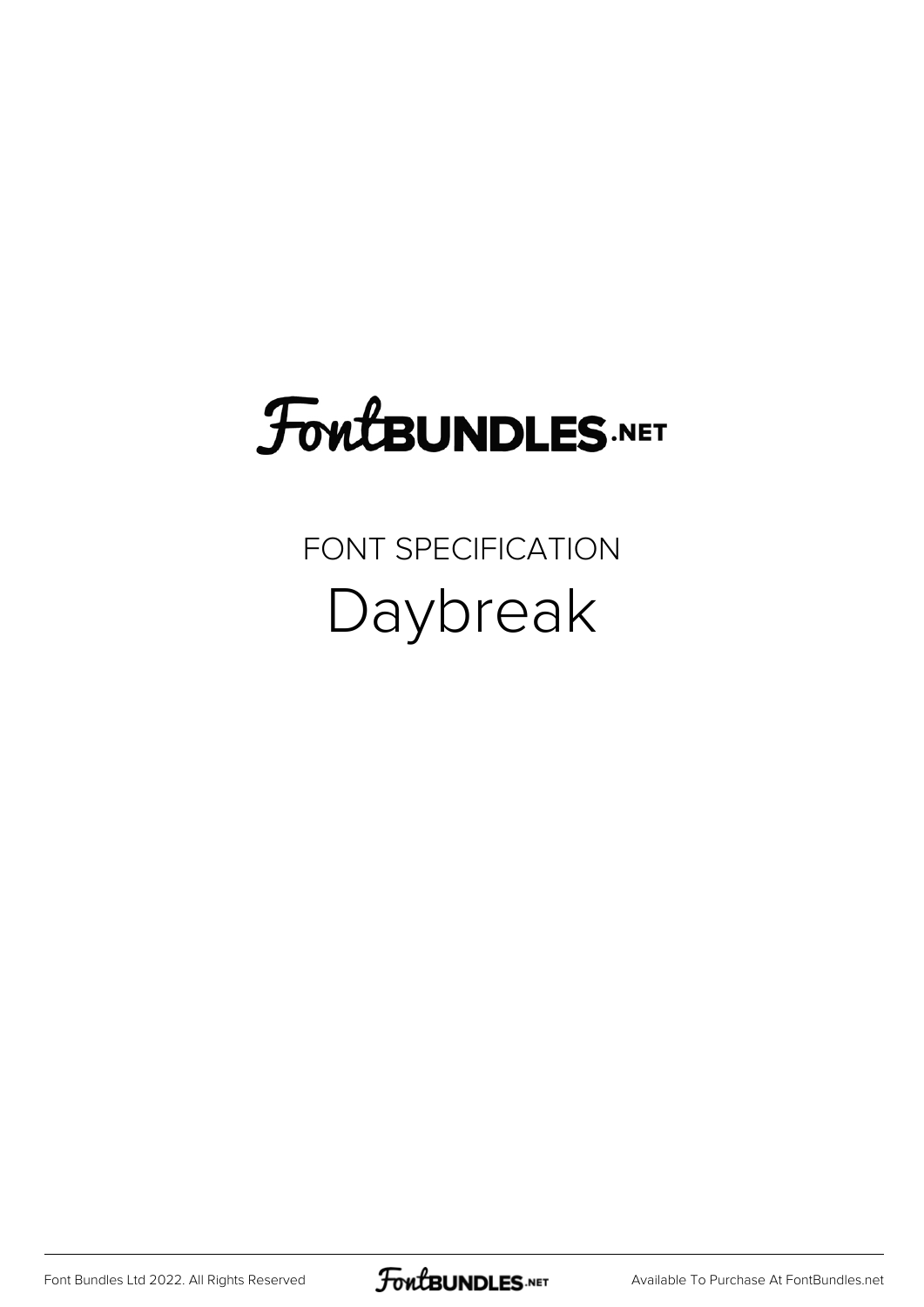### Daybreak - Light

**Uppercase Characters** 

# A B C D F F G H I J K I MN O P Q RSTUVWXY7

Lowercase Characters

A B C D F F G H I J K I MN O P Q RSTUVWXY7

#### **Numbers**

0123456789

#### Punctuation and Symbols

| $1$ " # \$ % & ' ( )                              |  |  |  |  |
|---------------------------------------------------|--|--|--|--|
|                                                   |  |  |  |  |
| > ? ( \ ) ^ _ {                                   |  |  |  |  |
| $\}$ j $\phi$ £ $\alpha$ \ $\frac{1}{2}$ j $\phi$ |  |  |  |  |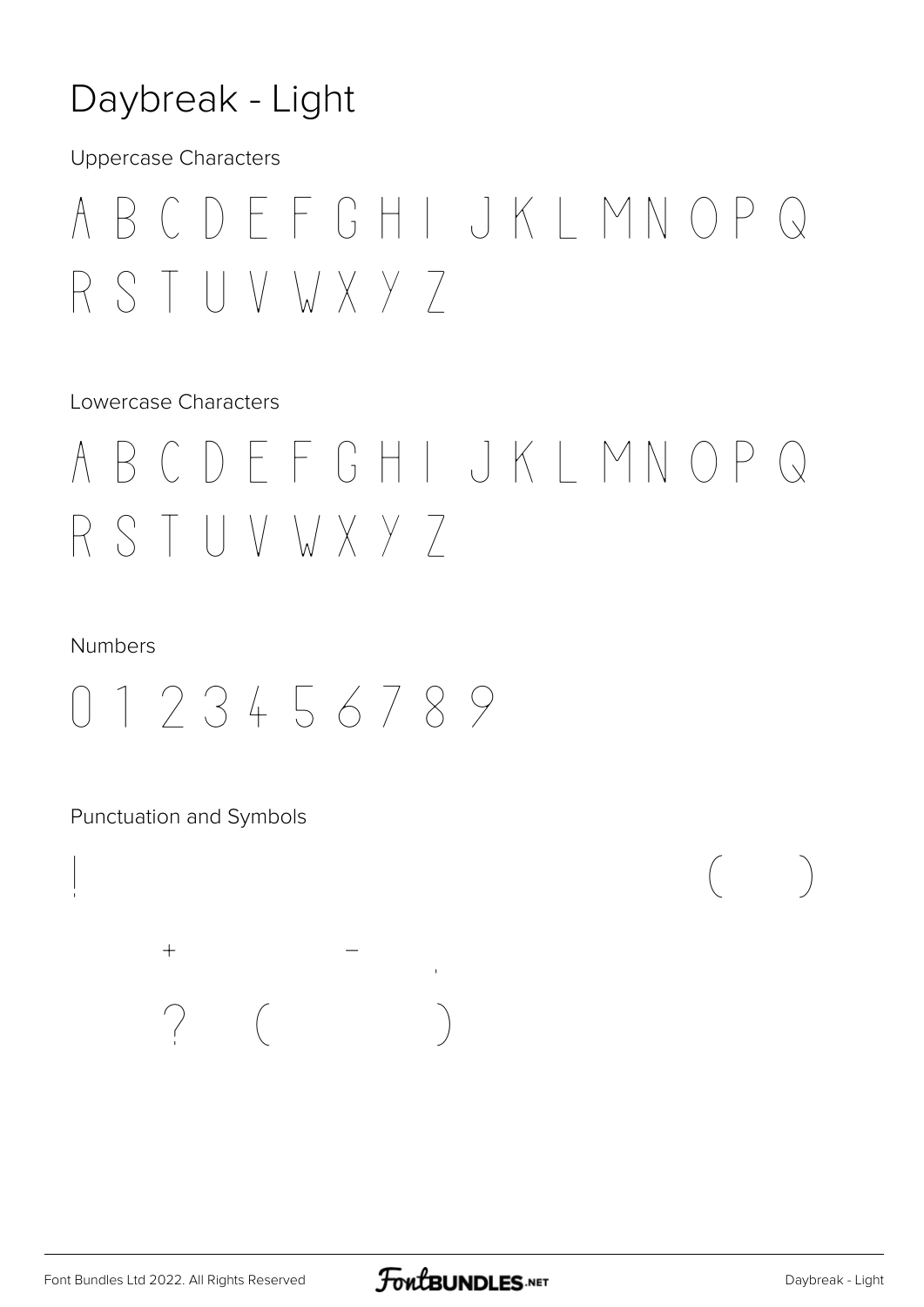

All Other Glyphs

## À Á Â Ã Ä Å Æ Ç È ÉÊËÌÍÎÏ  $\tilde{\rm N}$ Đ ÒÓÔÔÖרÙ  $\dot{a}$ Û Ü Ý Þ ß à á â  $\tilde{a}$ å æç è é ê ë ä  $\overrightarrow{1}$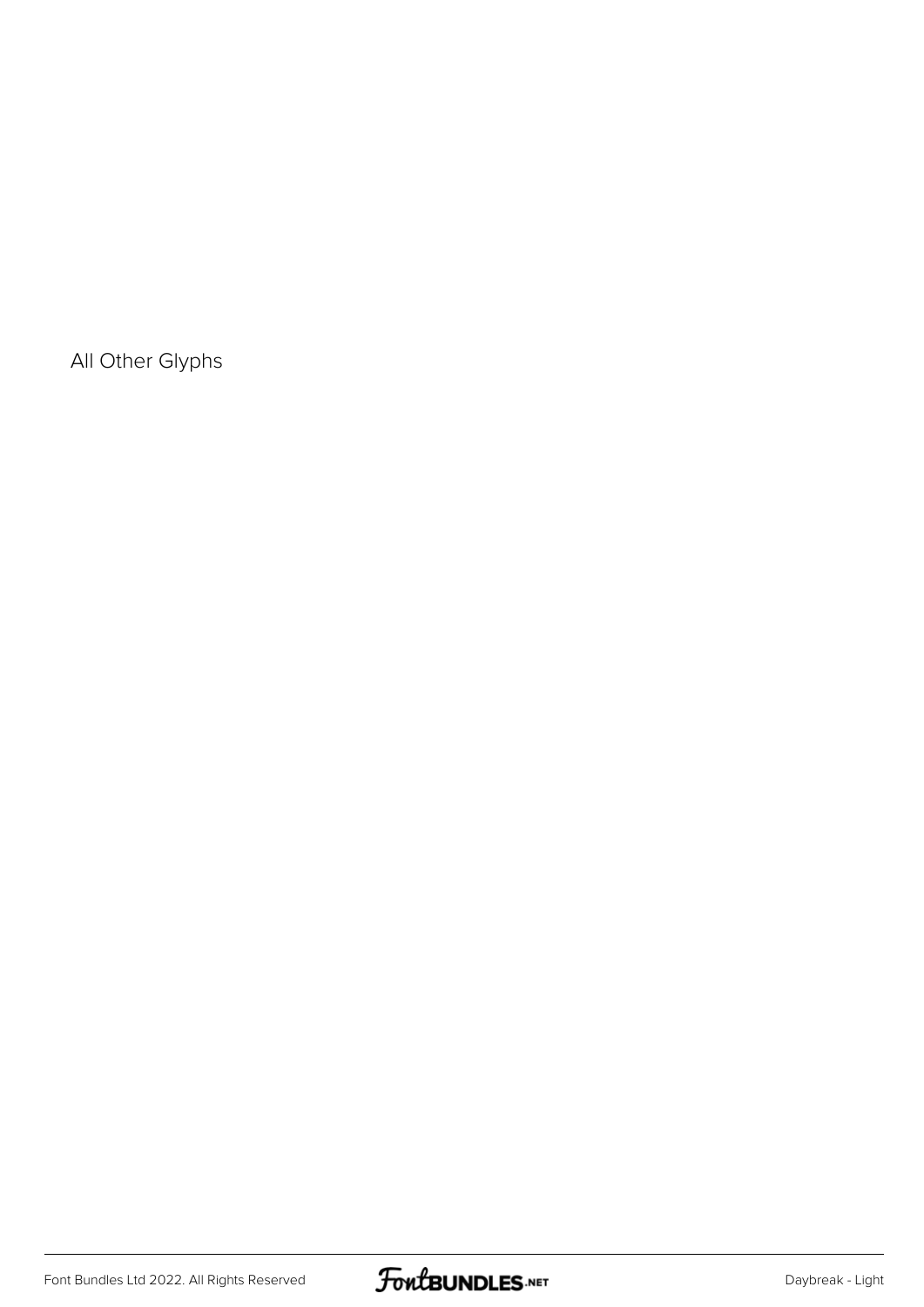### í î ï ð ñ ò ó ô õ ù ú û ü ý Ö  $\mathsf{b}$  $\div$  $\oslash$

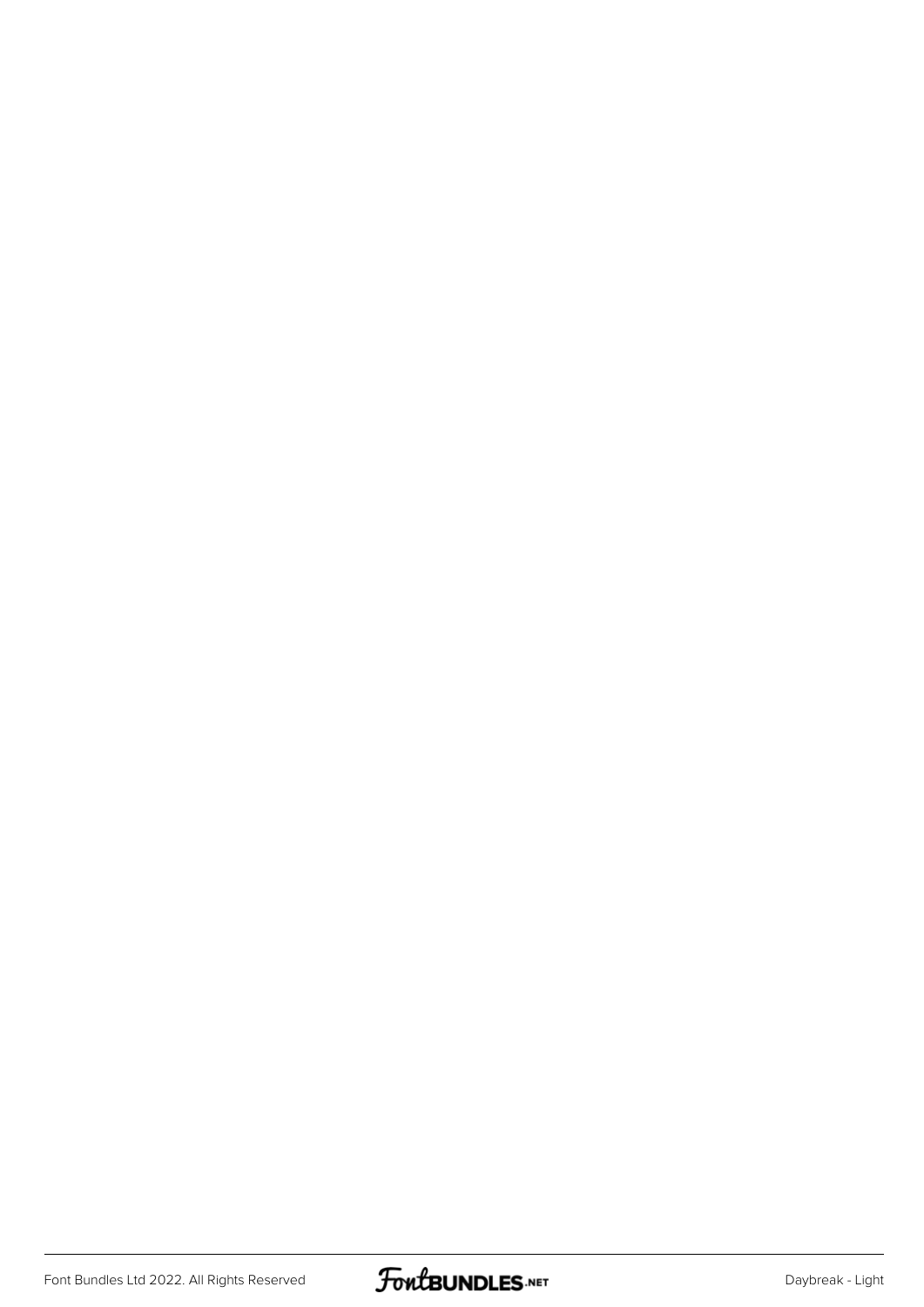### Daybreak - Bold

**Uppercase Characters** 

# ABCDEFGHI JKLMNOPQ RSTUVWXY7

Lowercase Characters

ABCDEFGHI JKLMNOPQ RSTUVWXY7

#### **Numbers**

0123456789

Punctuation and Symbols

|  |  | $\frac{1}{2}$ " # \$ % & ' ( ) |  |  |
|--|--|--------------------------------|--|--|
|  |  |                                |  |  |
|  |  |                                |  |  |
|  |  | $\}$ j $\phi$ £ ¤ ¥ ¦ § "      |  |  |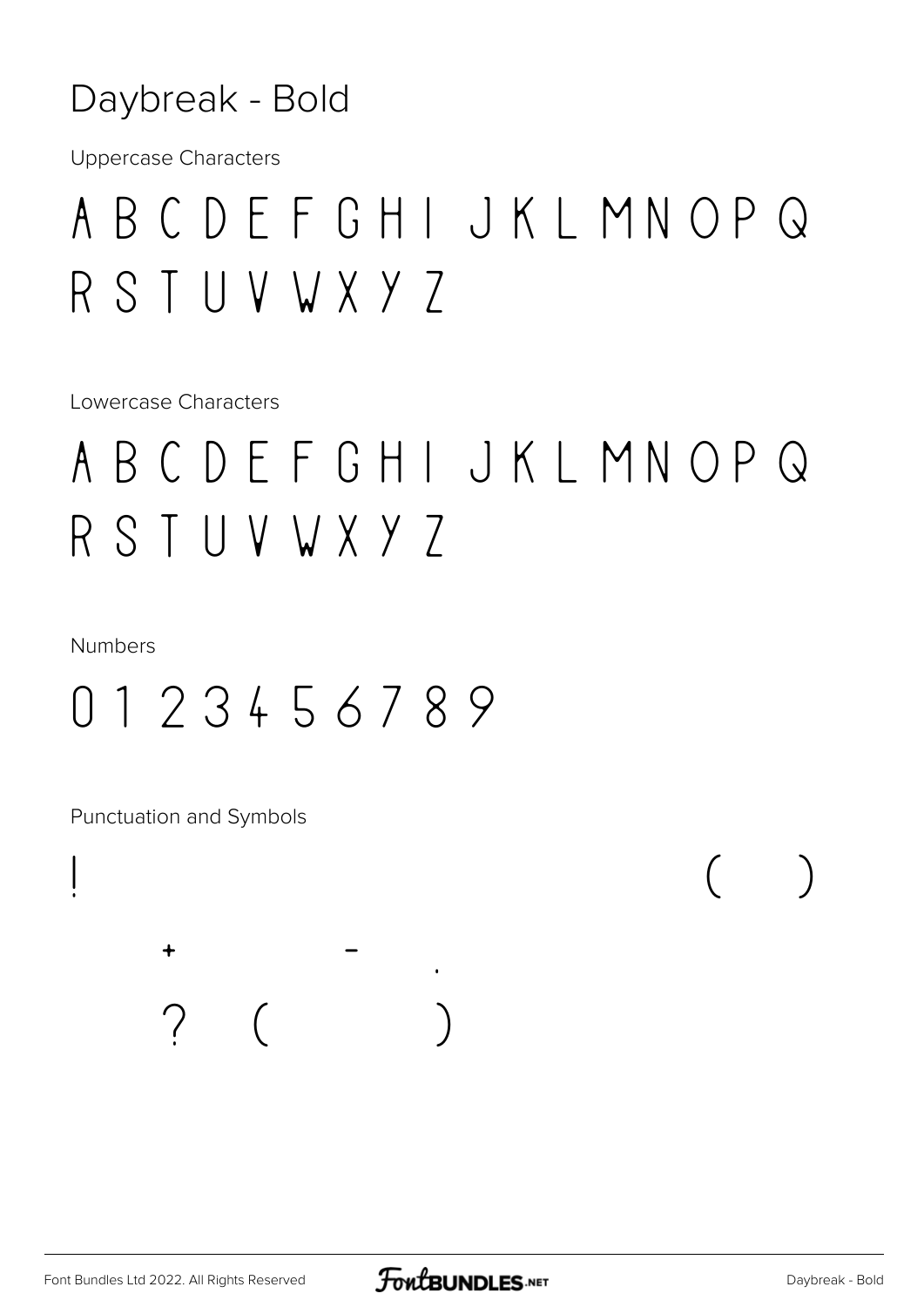

All Other Glyphs

## À Á Â Ã Ä Å Æ Ç È ÉÊËÌÍÎÏ  $\tilde{\rm N}$ Đ ÒÓÔÔÖרÙ  $\dot{a}$ Û Ü Ý Þ ß à á â  $\tilde{a}$ å æç è é ê ë  $\sqrt{2}$ ä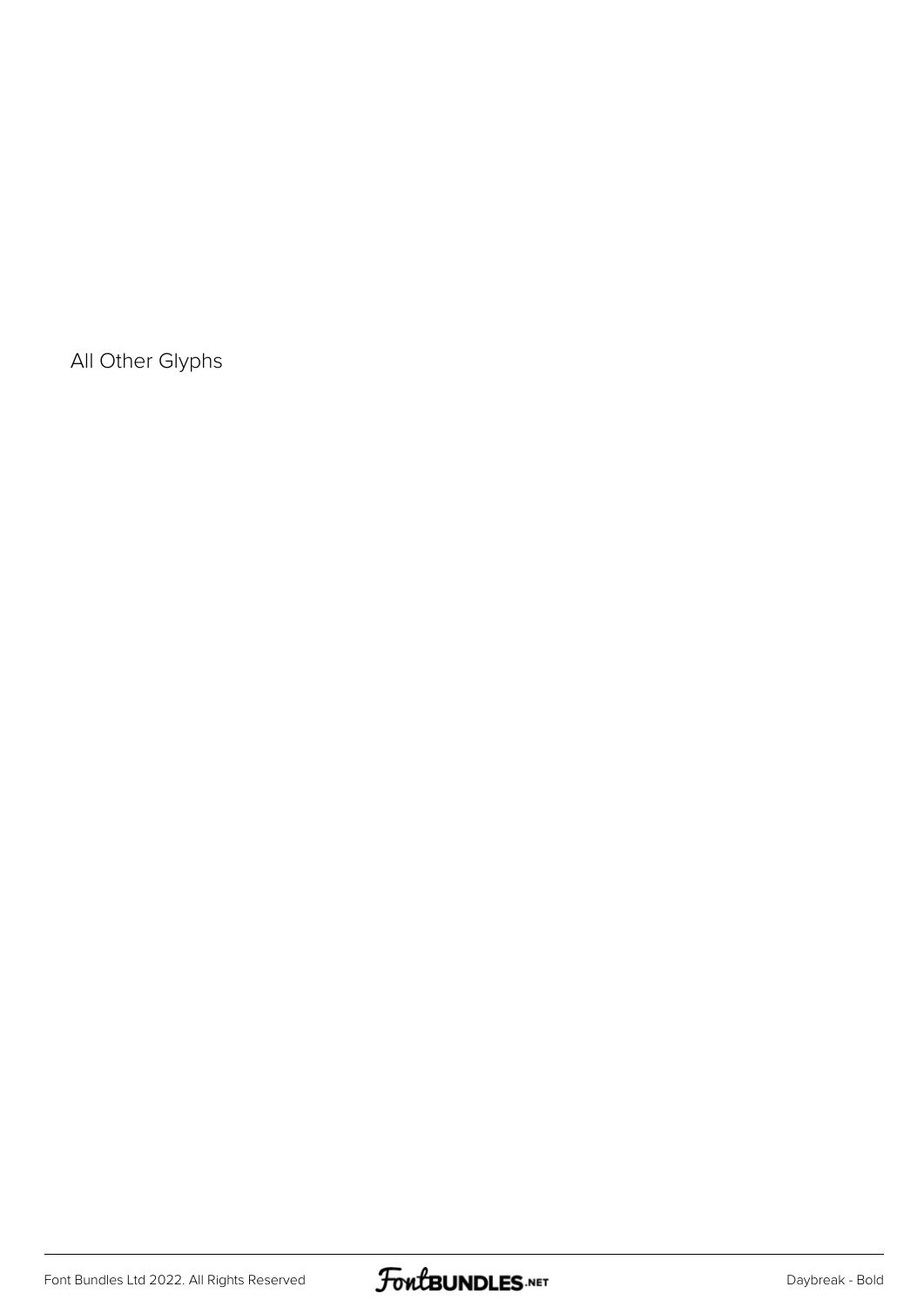### í î ï ð ñ ò ó ô õ ù ú û ü ý Ö  $\mathsf{b}$  $\div$  $\oslash$

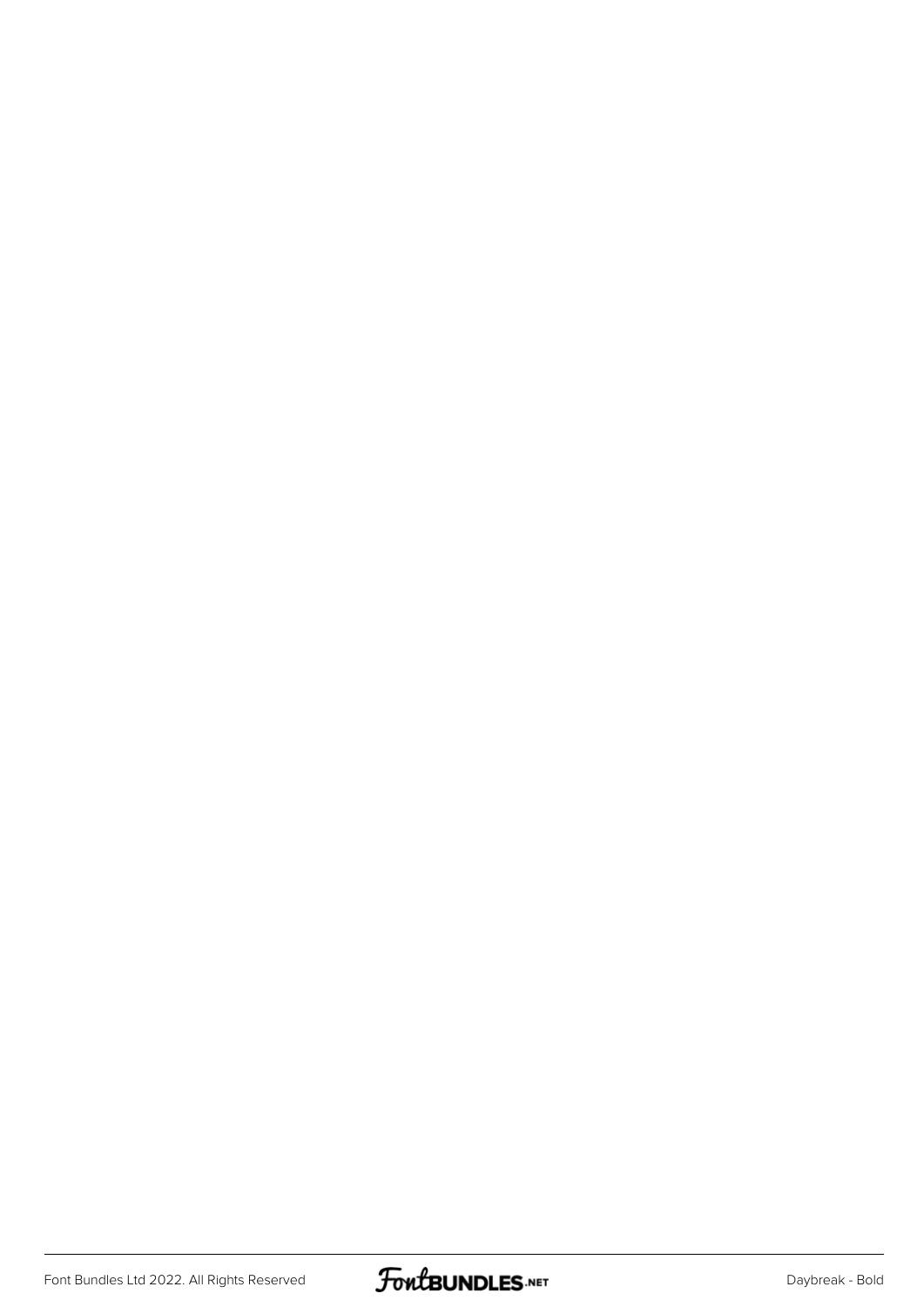### Daybreak - Regular

**Uppercase Characters** 

# ABCDEFGHI JKLMN OPQ RSTUVWXY7

Lowercase Characters

A B C D E F G H I J K L MN O P Q RSTUVWXY7

#### **Numbers**

0123456789

Punctuation and Symbols

|  | $\frac{1}{2}$ "# \$ % & ' ( )                                     |  |  |  |
|--|-------------------------------------------------------------------|--|--|--|
|  | $\qquad \qquad , \qquad \qquad \vdots \qquad ; \qquad < \qquad =$ |  |  |  |
|  |                                                                   |  |  |  |
|  | $\}$ j $\phi$ £ $\alpha$ \ $\frac{1}{2}$ j $\frac{1}{2}$          |  |  |  |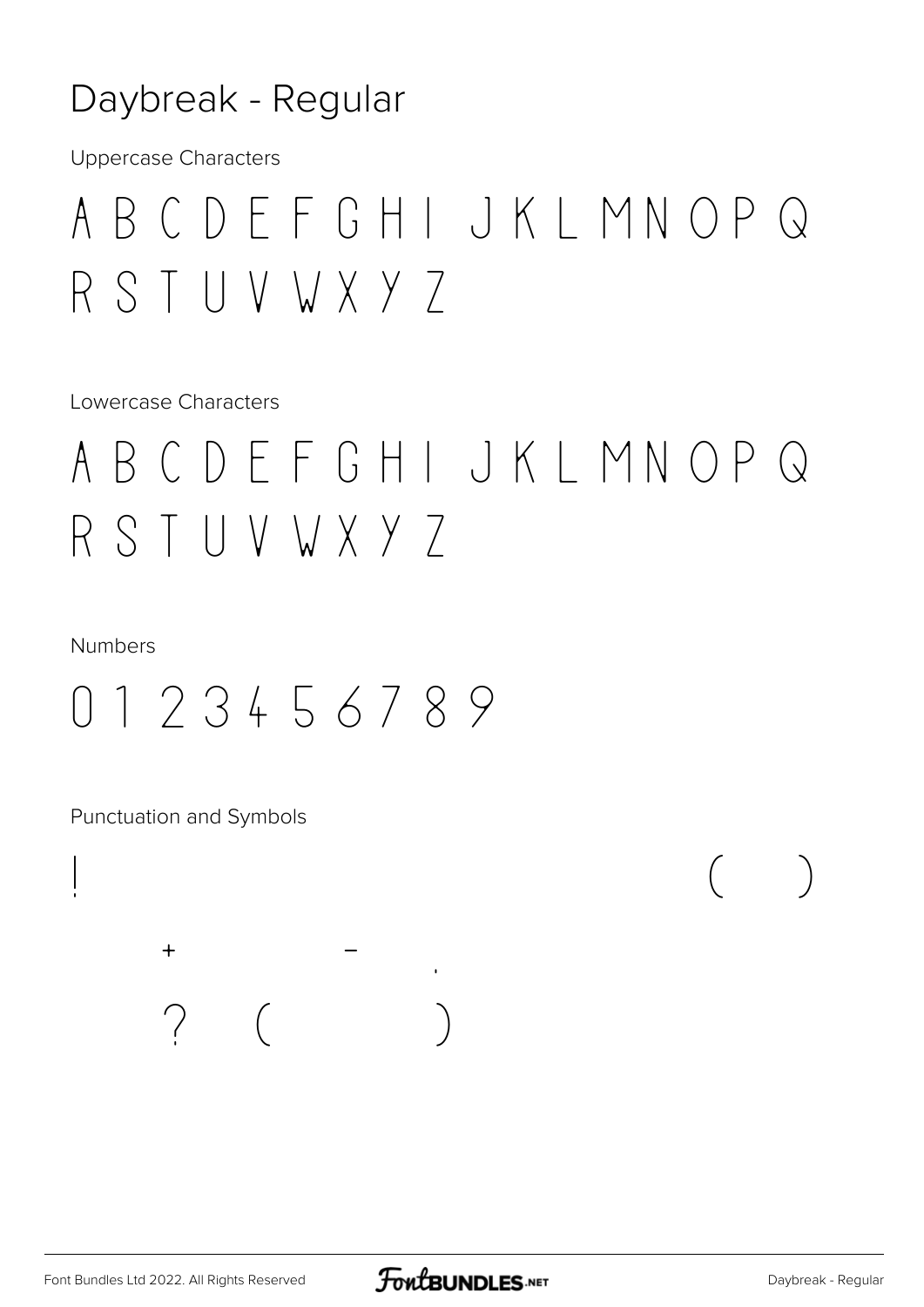

All Other Glyphs

## À Á Â Ã Ä Å Æ Ç È ÉÊËÌÍÎÏ  $\tilde{\rm N}$ Đ ÒÓÔÔÖרÙ  $\dot{a}$ Û Ü Ý Þ ß à á â  $\tilde{a}$ å æç è é ê ë ä  $\overrightarrow{1}$